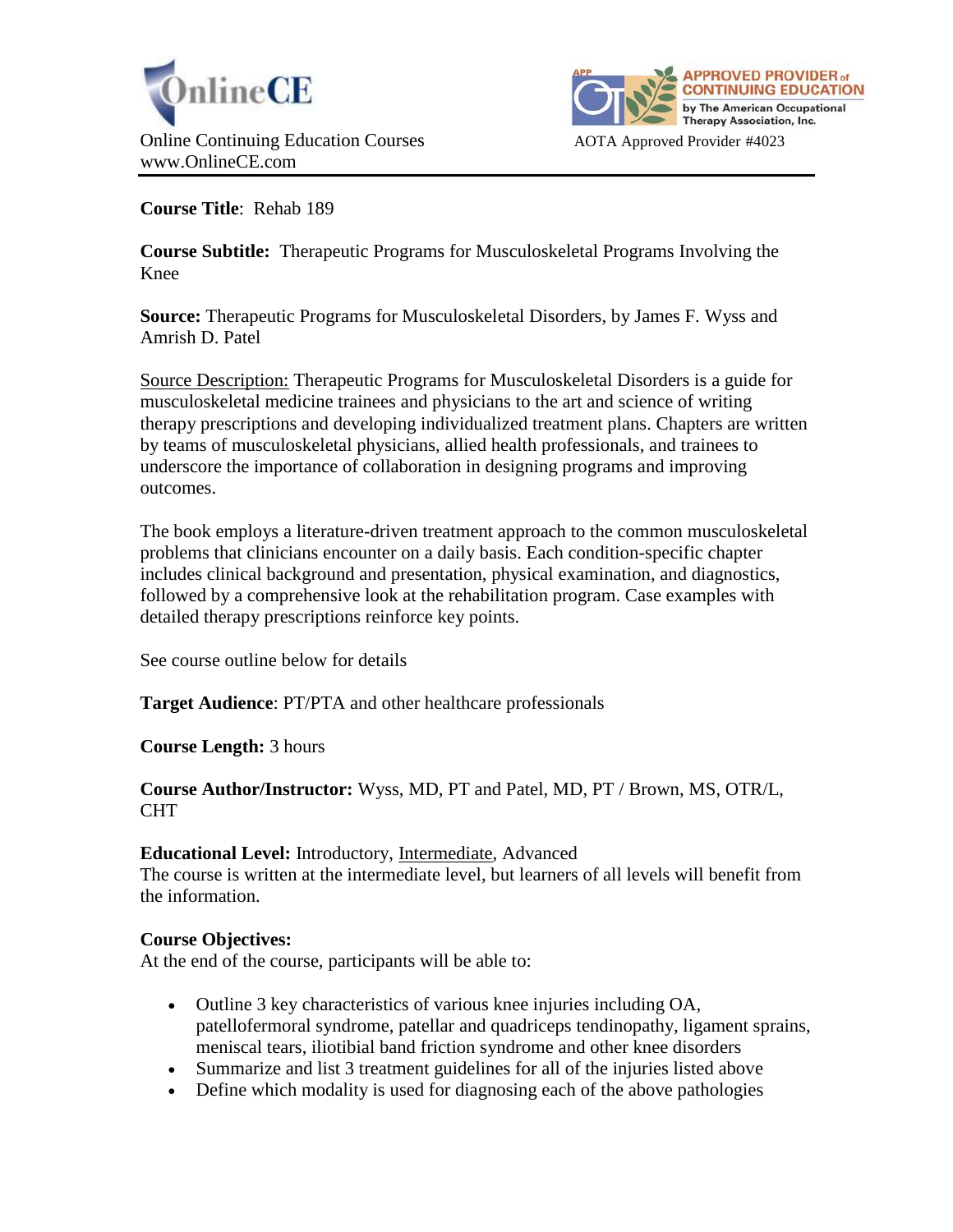- Provide an outline of 3 exercises used in the rehab of each knee pathology listed above
- Define 2 specialized techniques used for each of the knee pathologies listed above

### **Outline of Content:**

### **Hour #1**

Knee Osteoarthritis Introduction The Rehabilitation Program Therapeutic Modalities Manual Therapy Therapeutic Exercise Specialized Techniques Home Exercise Program Summary Sample Case Sample Therapy Prescription Patellofemoral Syndrome Introduction The Rehabilitation Program Therapeutic Modalities Manual Therapy Specialized Techniques Home Exercise Program Summary Sample Case Sample Therapy Prescription **Hour #2** Patellar and Quadriceps Tendinopathy Introduction The Rehabilitation Program Therapeutic Modalities Manual Therapy Therapeutic Exercise Specialized Techniques Home Exercise Program Summary Sample Case Sample Therapy Prescription Knee Ligament Strains **Introduction** The Rehabilitation Program Therapeutic Modalities Manual Therapy Therapeutic Exercise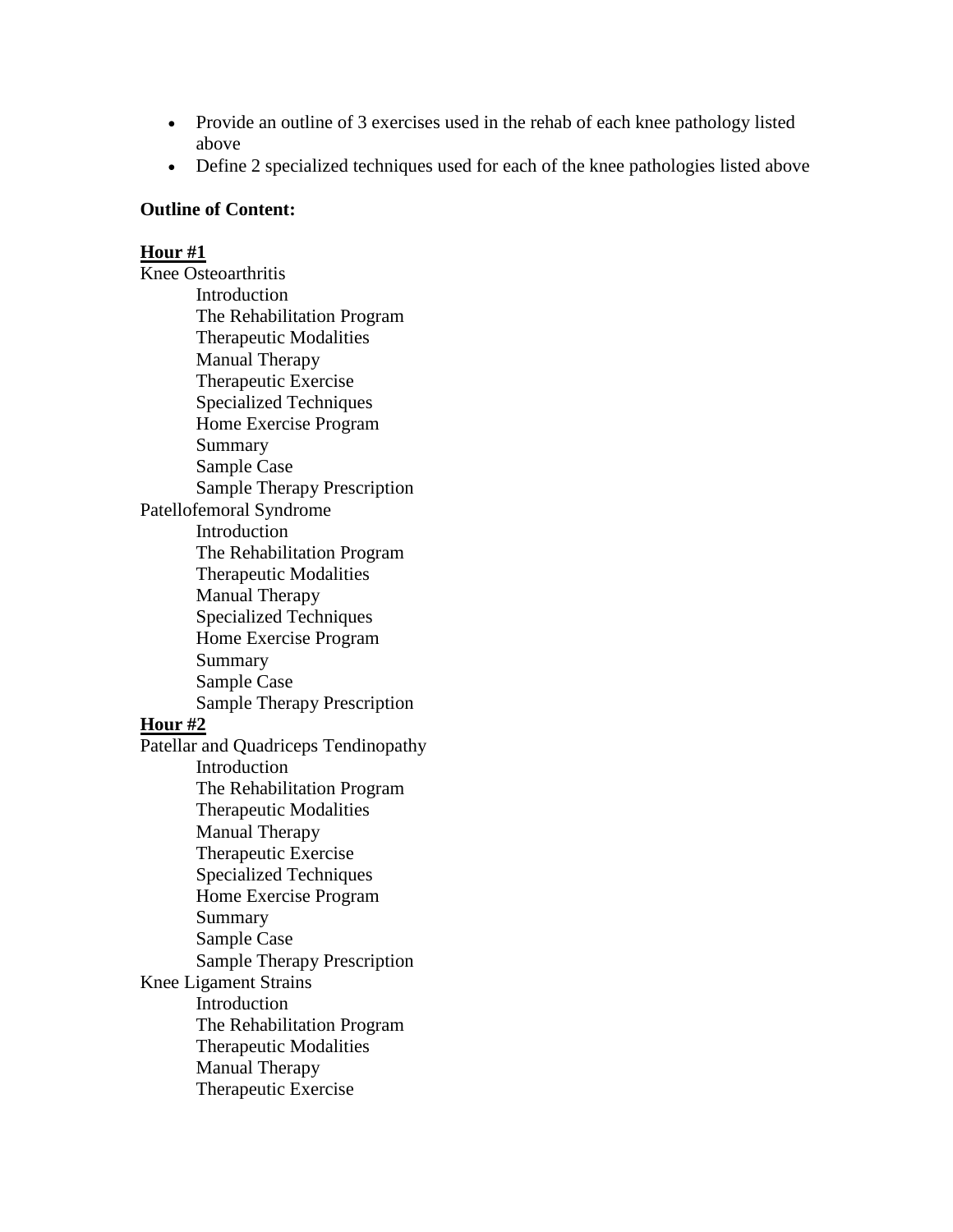Specialized Techniques Home Exercise Program Summary Sample Case Sample Therapy Prescription Meniscal Tears Introduction The Rehabilitation Program Therapeutic Modalities Manual Therapy Therapeutic Exercise Specialized Techniques Home Exercise Program Summary Sample Case Sample Therapy Prescription **Hour #3** Iliotibial Band Friction Syndrome Introduction The Rehabilitation Program Therapeutic Modalities Manual Therapy Therapeutic Exercise Specialized Techniques Home Exercise Program Summary Sample Case Sample Therapy Prescription Other Knee Disorders Introduction The Rehabilitation Program Therapeutic Modalities Manual Therapy Therapeutic Exercise Specialized Techniques Home Exercise Program Summary Sample Case Sample Therapy Prescription

### **Instructional Methods and Formats:**

Online course available 24/7 at www.OnlineCE.com includes PDF downloadable course. See course formats for additional details.

#### **Course Completion Requirements:**